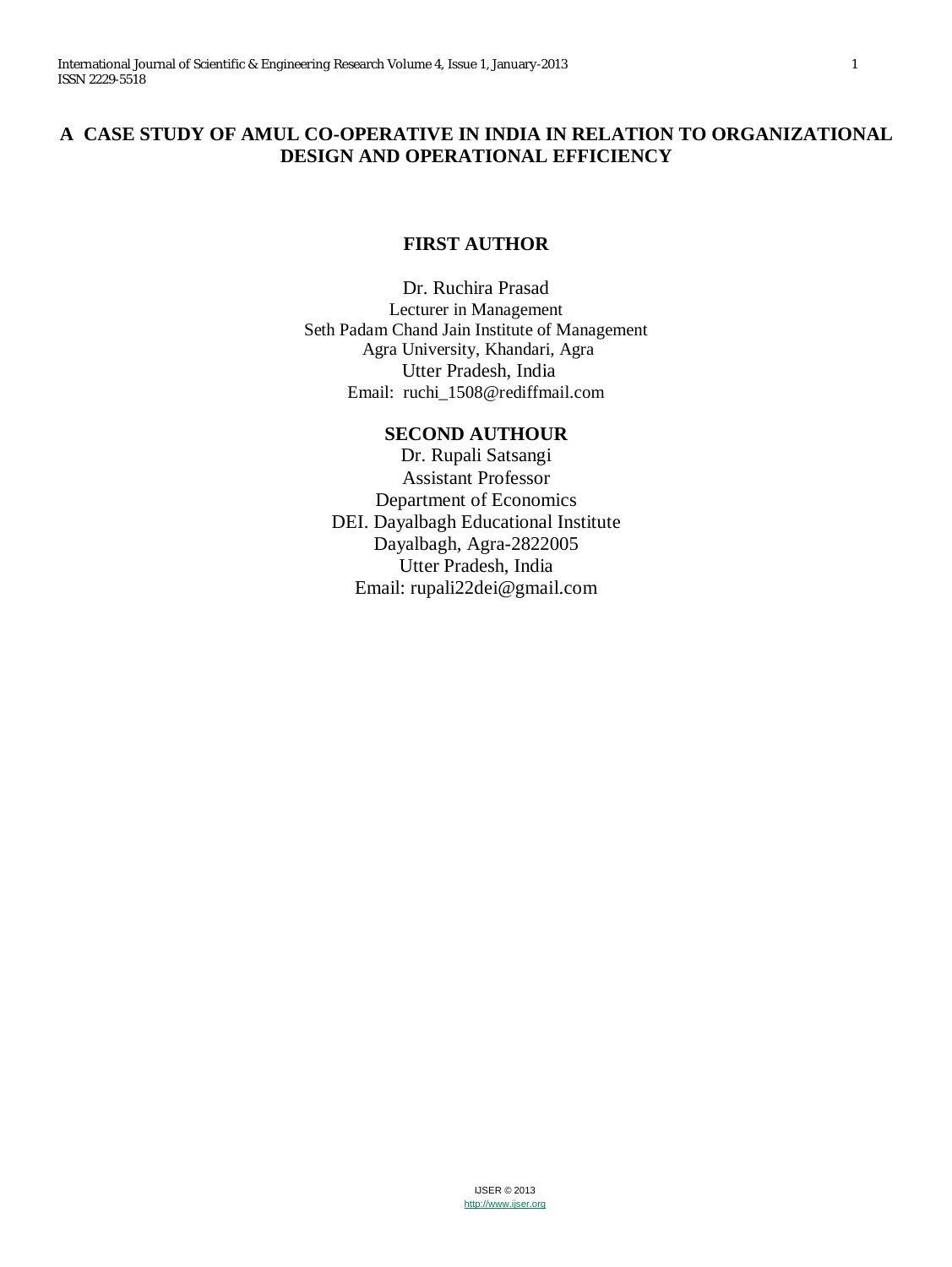# **A CASE STUDY OF AMUL CO-OPERATIVE IN INDIA IN RELATION TO ORGANIZATIONAL DESIGN AND OPERATIONAL EFFICIENCY**

Dr. Ruchira Prasad and Dr. Rupali Satsangi **ABSTRACT**

Organizational Structure can improve the working condition of an organization and a poor structure can ruin all the possibilities of openness, dynamism and decision-making. Organizational effectiveness on the other hand, is the extent to which an organization, given certain resources and means, achieves its objectives without placing undue strain on its members. Another important role is played by the technology. More an organization is able to adapt itself to the changing technology the better will be its efficiencies.

In the present research paper a relationship between the designs of an organization with its operational efficiency indicators has been examined in the context of Amul.. The factors were studied in context to a cooperative form of organization and while comparing with the corporate form, it was found that the design of the basic structure is somewhat different as it believes in the federal form of structure each unit is independent of each other. It is a popular belief that co-operatives are a failure, but Amul with Co-operative Structure is a grand success. Amul has an appropriate blend of policy makers, technology and a support system to the milk producers without disturbing their agro-economic system and ploughing back the profits, by prudent use of men, materials and machines.

Keywords: Organizational Structure, dynamism, Organizational effectiveness, operational efficiency, federal, agro-economic system.

## **1.1 INTRODUCTION**

An organization is a social unit or a group of people structured in such a way that they work for achievement of specific goal. Structure can improve the working condition of an organization and a poor structure can ruin all the possibilities of openness, dynamism and decision making.

Organizational effectiveness is the extent to which an organization, given certain resources and means, achieves its objectives without placing undue strain on its members. Another important role is played by communication among the employees and the technology. More an organization is able to adapt itself to the changing technology the better will be its efficiencies. Amul's structure was founded on the basis of cooperative system.

## **1.2 SIGNIFICANCE OF THE STUDY**

In the present research paper a relationship between the designs of an organization with its operational efficiency indicators has been examined. It was found that these indicators play a very important role in the success of the organization. The factors were studied in the context to a co-operative form of organization and while comparing it with the corporate form, it was found that the design of the Amul structure is somewhat different as it believes in the federal form of structure each unit is independent of each other.

## **1.3 OBJECTIVE OF THE STUDY**

To make study more scientific and systematic the researcher frame following objectives:

- 1) To study the significance of Amul co-operative in India.
- 2) To identify the relationship between organizational design and operational efficiency of Amul co-operative in india.
- 3) To suggest an action plan for smooth functioning of Amul co-operative in India.

## **1.4 RESEARCH METHODOLOGY**

To evaluate the success of Organizational Design the two types of data sources are considered. Primary Source as well as Secondary Source. Primary data was collected through a structured closed / open-ended questionnaire and interviews with senior officials of AMUL, its employees and customers.

## **Research Design Table**

| Geographical Area | Anand in Kaira district of Gujrat      |  |
|-------------------|----------------------------------------|--|
| of the research   |                                        |  |
| Sample population | Kaira district milk producer's union   |  |
|                   | Ltd                                    |  |
| Type of Sample    | Convenient sampling                    |  |
| Respondents       | Employees of different hierarchal      |  |
|                   | level of the AMUL and the producer     |  |
|                   | members.                               |  |
| Size of sample    | 200 (100 farmers and 100 employees     |  |
|                   | of different hierarchal level of AMUL) |  |
| Type of research  | Analytical                             |  |

Secondary data was collected trough internet, news papers, magazines, journals and annual reports.

#### **2.1 ORGANIZATIONAL DESIGN**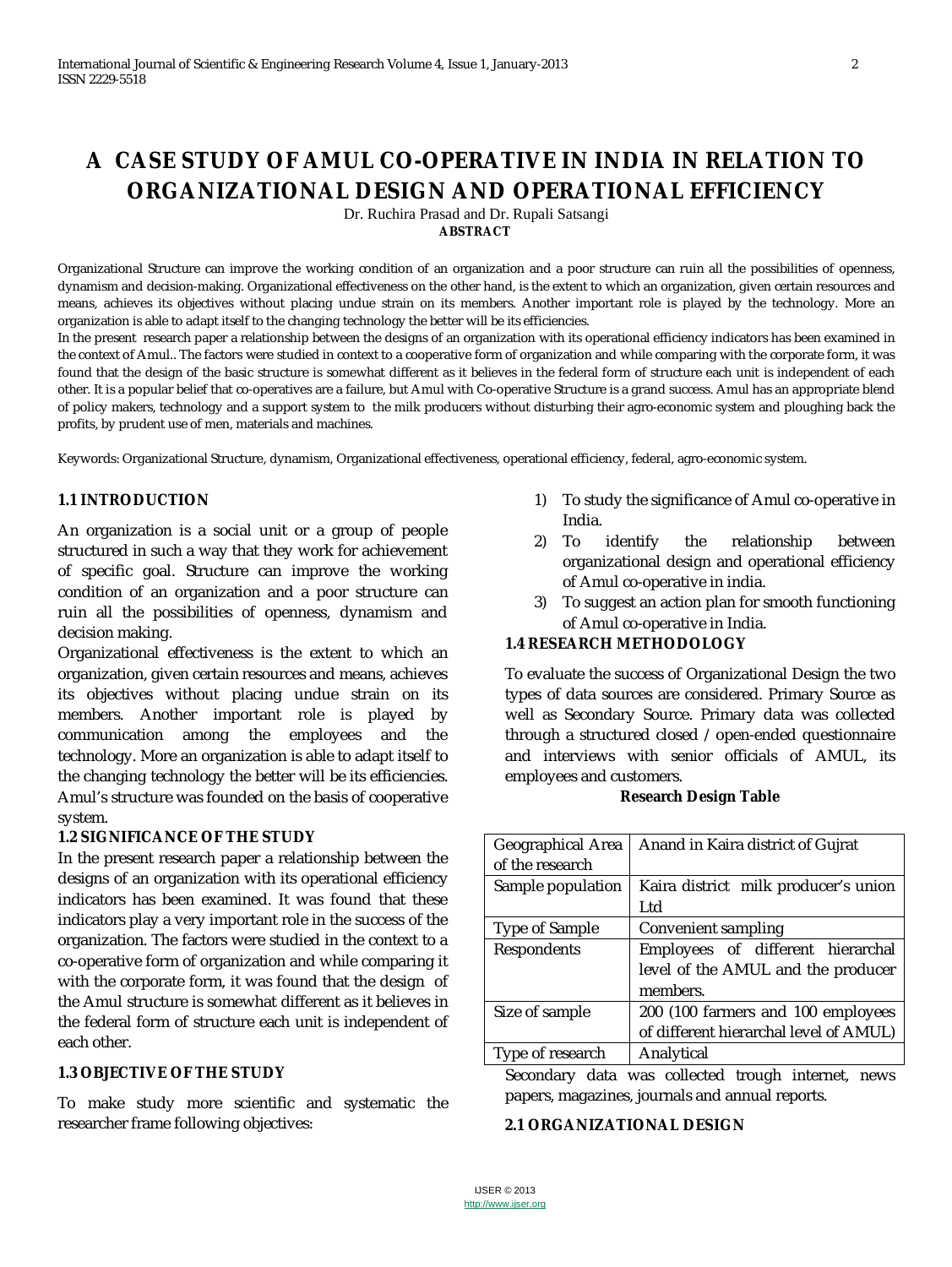Organizational design is a formal, guided process for integrating the people, form of the organization as closely as possible to the purpose of an organization. It is used to match the organization seek to achieve. Through the design process, organizations act to improve the probability that the collective efforts of members will be successful. Organizational design involves the creation of roles, processes and formal reporting relationships in an organization.

## **2.1.1 THE AMUL MODEL**

Amul has a Co-operative form with a blend of professionalism. In the corporate form of an organization the shareholders are non-participative members whereas in this form the members are the participative owners of the organization. There are basically three tiers a dairy cooperative viz., the village society- procurement unit, the union- which is the processing unit and the federation which is the marketing unit all being an institution in itself. The institutions at each tier have the bond of organic and inter-institutional linkages and obligations which provide sense of purpose and directions in their activities. To manage these units efficiently the leaders felt a need of the professionals. These professionals have a hierarchy similar to that of the corporate structure with the managing director as their head. The Managing Director of all these units is appointed by the board of directors. The board of directors comprises of the farmers members who come from the respective societies. So, at each level the decision making lies in the hands of the producers only, which give them a feeling of ownership to them.



## **2.1.2 COMPARISON OF AMUL MODEL WITH OTHER CO-OPERATIVES**

In this study a comparison has also been done on the working of other states co-operatives with that of the AMUL Model. It was found that the basic Anand Pattern is the same everywhere, but the professional management is different from the AMUL model. In the case with other dairy cooperatives the managing Director of the federation which is apex body is an IAS on deputation. As he is not in one federation permanently that does not give him the feeling of ownership which is very essential for a co-operative to be successful. Since in most of the co-operatives the government still has share, so various representatives are there in the board of directors and they become the decision making authorities. The elections of the village society, union and

IJSER © 2013 http://www.ijser.org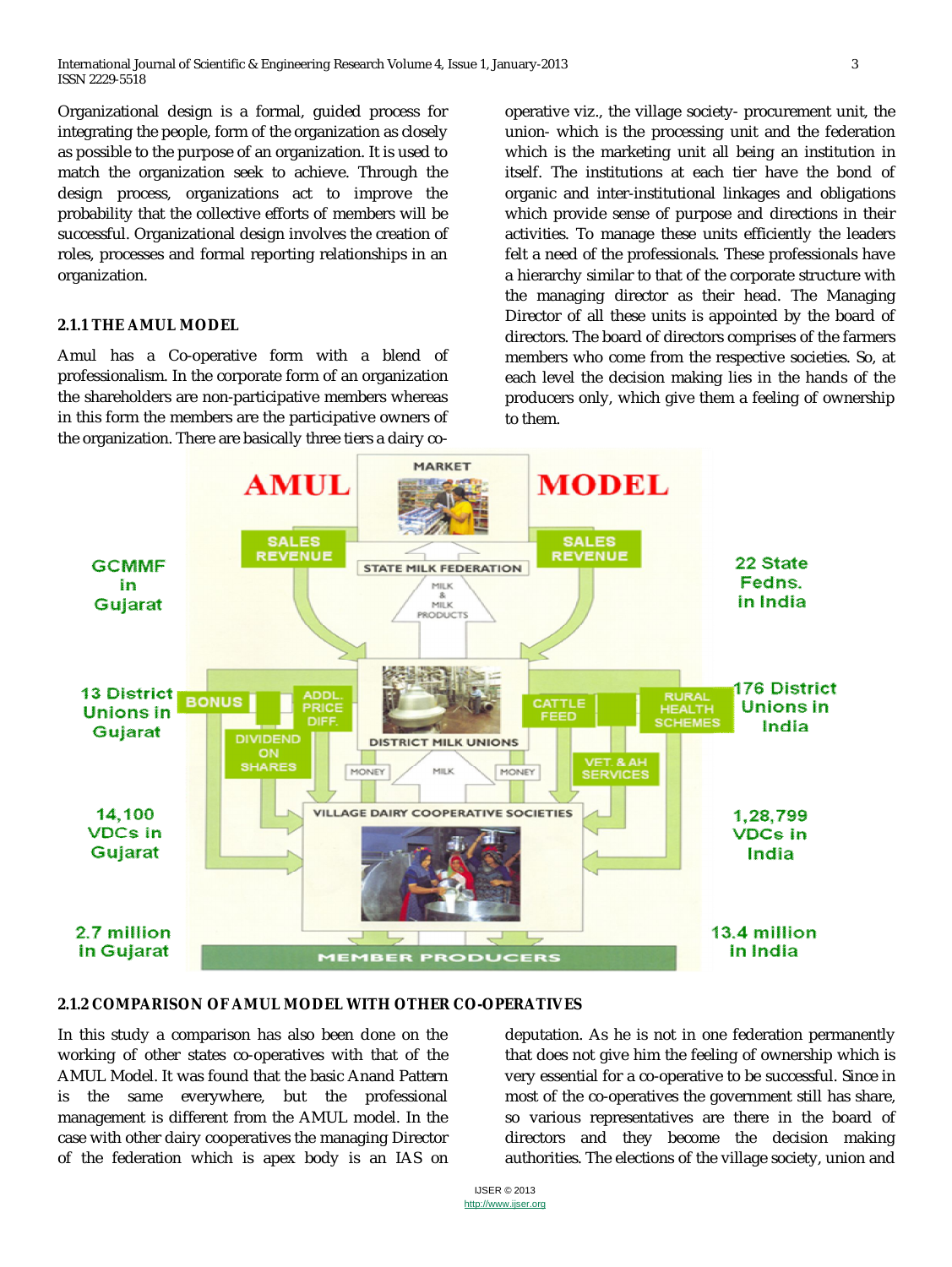federation are not politicized at GCMMF, whereas in other states these are influenced by the political parties at the state. At AMUL the employees are hired by their own recruitment pattern by the Human Resource Section whereas st other milk co-operatives there has not been any recruitment since last many years. The recruitment system is dependent on state government.

Cooperatives works for the same purpose i.e. maximising return for milk producers by adding value in different ways in the whole value chain. The organistion design is done taking into consideration the mission of the organization. That is why the design is done in such a way so that there is maximum participation of its members and the benefits can reach the members in a proper way.

Even at the profit-sharing level, the distribution is made in proportion to the volume of business contributed by each member; therefore, bonuses etc. are determined from the value of the commodity supplied by the members. This in turn ensures that while the co-operative does business, it also makes its members quality conscious.

In Anand Pattern Co-operatives, while the producers themselves determine the policies, the opportunity is provided to the professionals to implement the policies as well as to manage the operations

## **3.1 OPERATIONAL EFFICIENCY**

Operational Efficiency of an organization is based upon the nature of a firm's operations strategy. This comes from the mission of the firm itself and is tied to the notion of achieving competitive advantage through operations. A key subsequent decision is what type of process a business needs. Design must follow strategy; so given priorities from the strategic plan, a process can be designed that will support these priorities. There should always be flexibility in the strategy adopted by an organization. Strategies ensure organizational effectiveness and efficiency because with the help of strategies the resource can be put to the best of their efficiency and maximum contribution to organizational objectives. Thus, strategies ensure that resources are put in action in a way in which they are specified. The strategies can be implemented only when we have a proper organizational design.

## **3.1.1 DYNAMIC LOGISTICS SYSTEM AT AMUL**



Any dairy is able to survive if the amount of milk procurement increases. For this various aids have been IJSER © 2013 provided by the unions to the farmers like cattle feeds, the mineral mixture powder, the veterinary services, for

http://www.ijser.org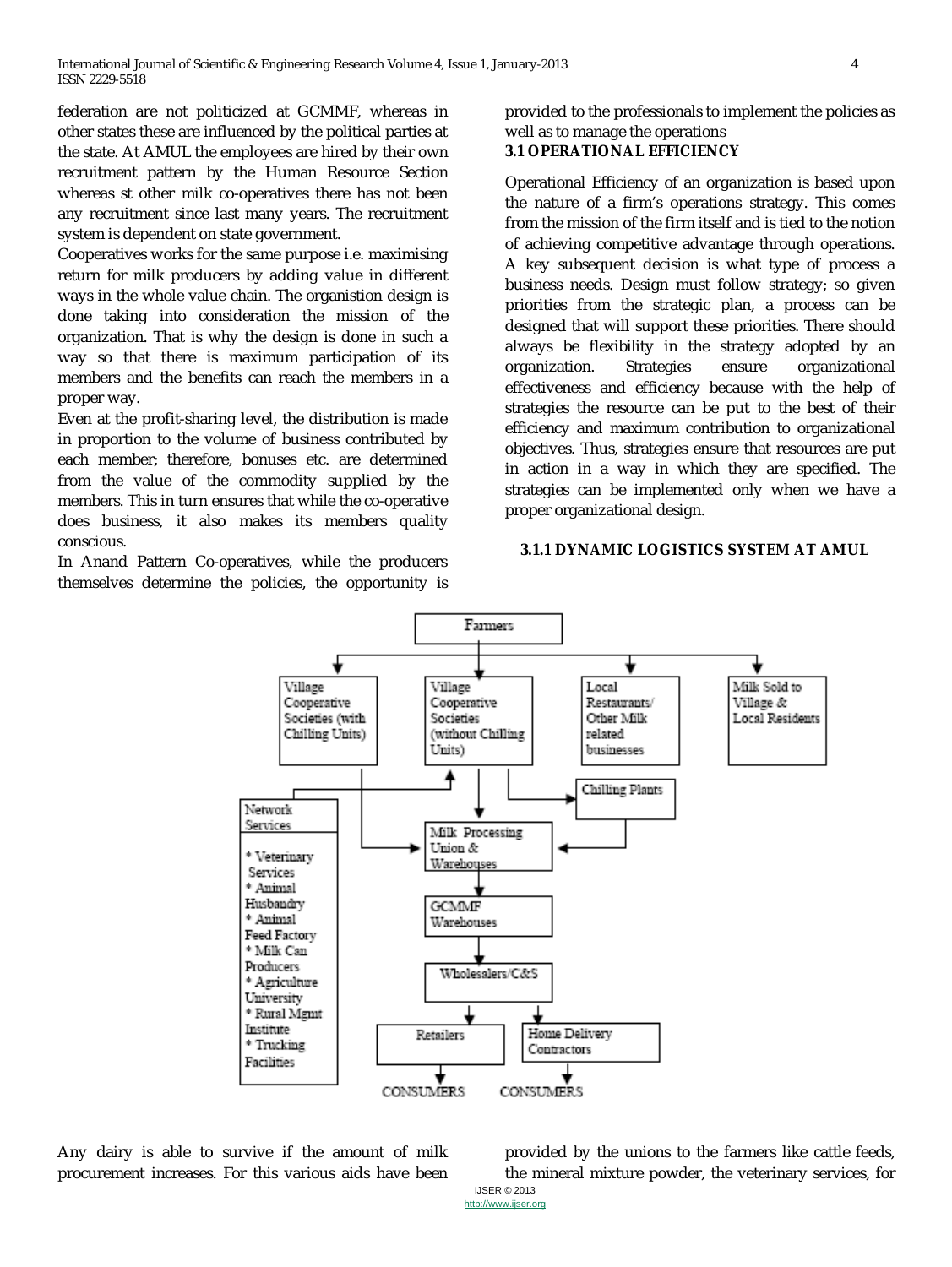better breeding of the cattle they have artificial insemination. It has been found that all these inputs haeve helped in the production of milk. The procurement at Amul has increased from 41.42 lakh kg to 64.38 lakh kg resulting a growth of 55.42% in last 10yrs . In Gujrat, the village societies have got so much profit that they have a fund from which they are able to contribute some money for the upliftment of their village like opening a school, building a hospital etc. This gives a good impact on the villagers and encourages them to become a part of the cooperative. These village societies are a link between the members and the union. The co-operative helps the farmers to get remunerative price as well as continuous market for the milk. In addition to the price of the milk they also get a bonus at the end of the year from the profit of the organization. The professionals utilize it by diversifying the products and finding suitable market. To further improve the efficiency of the procurement the organization has used the technology for this. Every society has its own computerized system where the testing of milk is done and payment is made according to the quantity and quality. Milk being a perishable commodity it is necessary to preserve it properly. To maintain its quality the society maintains a Bulk Milk Cooling system which preserves the milk below  $40^{\circ}$ C. This also reduces the expenses of the transportation as the society which has this unit the van goes only once a day to collect the milk. Further to prevent the sourage of the milk the union has its own chilling centers which help in preserving the milk procured from the far off societies

## **3.1.2 QUALITY MANAGEMENT**

Quality is very important for any food industry. Quality implies maintenance of functional values of the product as well as improving the style of management by keeping customer in focus. The milk producers of the member unions have a commitment to achieve quality in basically six priority areas – Cleanliness of the dairy cooperative societies, Planning and Budgeting of the Dairy Society, Artificial Insemination Service, Quality Testing and Milk measurement at Dairy co-operative Societies and Management Practices and Self-leadership Development. This TQM movement has also been extended to the wholesale dealers by organizing workshops for them. Quality circles that work in tandem with the sales force . This movement also involves the process of policy deployment known as Hoshin Kangri. This involves strategy formulation and implementation, involving every member of the value chain.

#### **3.1.3 E-REVOLUTION**

AMUL is the first company in the co-operative form to adopt the e-revolution. In this informationcommunication-Entertainment age, the barriers between the business organization and consumers, between manufacturers and end-users are all breaking down. This is what was started fifty years back by AMUL by eliminating the 'middlemen' and bringing the 'producers' closer to the 'consumers'. The organization believes in innovations in product as well as process. For rapid communication access to Veterinary Health Assistance they have introduced the GIS facility. The adoption of the electronic milk testers to ensure efficient testing and measurement of milk constituents is a step in this direction. This is first organization to have its own website – www.amul.com They have nationwide cyberstores, functioning in some 120 cities, and an AMUL cyber stores gifting service capable of serving consumers in more than 220 cities, on special occasions. This has been possible by creating an IT network, which links the production, centres with sales offices and dealers by VSAT and e-mail connectivity.

## **3.1.4 BRAND –A POWER**

Brand is the power of any organization. This can be developed only with the marketing skills and by giving the customers value for money. This was done with the formation of GCMMF in 1974. It became the marketing unit of the organization helping in the centralization of the marketing of all p0roducs except liquid milk which the unions had to do on its own. AMUL has a strong support of the rural Managers for IRMA. This institution also forms an integral part of the AMUL model. This institute has helped sufficiently in building these traits at the federation and conducting Management development programme. The distribution channel is well equipped with 48 depots situated in five zones.

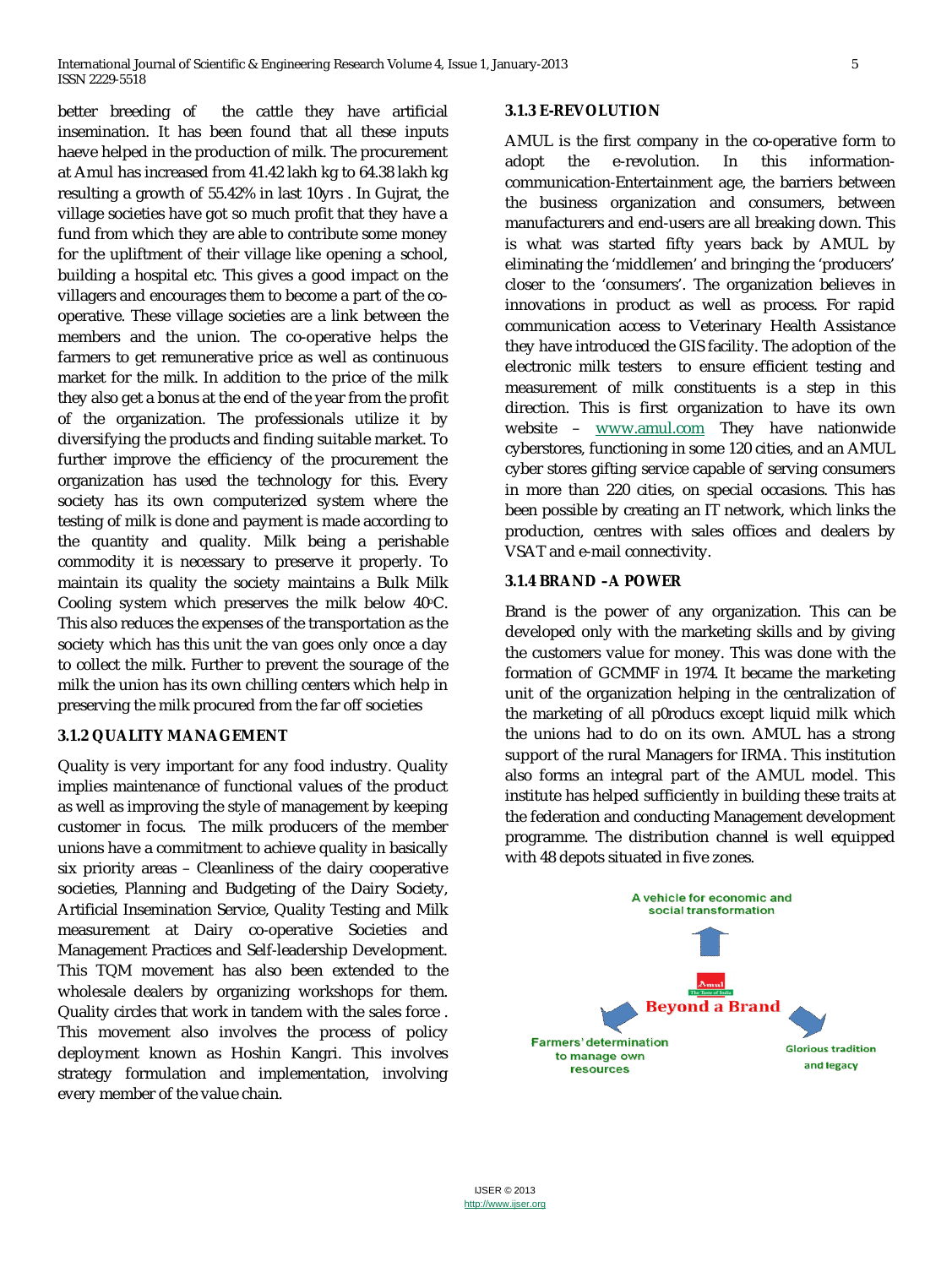**Exports:** AMUL has the export of products also. The organization is getting the APEDA award for excellence in exports of dairy products.

**Growth Dynamics** *:* According to the study conducted it was found that the revenue has increased from Rs.2218.52 to Rs.8005.36. The exports have also gone up by 50% and the foreign exchange earnings have crossed a mark of Rs. 100 crores.Amul is the no.1 most popular brand in the country and in this process the organizational design has been instrumental. As the survey indicates approximately 80% of the employees report that the operational efficiency is the outcome of the dynamic organizational structure of Amul.

| Year     | Sales     | Milk           | Production |
|----------|-----------|----------------|------------|
|          | (in       | Procurement    | of Milk(in |
|          | billions) | million<br>(in | million    |
|          |           | Kg)            | MT)        |
| $2011 -$ | 116.68    | 10.30          | 127        |
| 12       |           |                |            |
| $2010 -$ | 97.74     | 9.45           | 112        |
| 11       |           |                |            |
| 2009-    | 80.05     | 9.28           | 110        |
| 08       |           |                |            |
| 2008-    | 52.55     | 7.37           | 108        |
| 07       |           |                |            |

## **4.1 AN ACTION PLAN TO STRENGHEN THE RELATIONSHIP BETWEEN ORGANIZATIONAL DESIGN AND OPERATIONAL EFFICIENCY**

Like any other organization Amul too has its own strength and some grey areas. The strength of Amul lies in the dedication of its producer members, the technology, the supply chain management, the values, the HR initiatives taken by the organization, their visionary leadership.

And the grey areas include certain structural as well as operational bottlenecks which need to be tackled by Amul for smooth & steady operations and for taking the organization to new heights. On the basis of in-depth analysis of operations and based on the feedback collected from the farmers, vendors, employees and officers at Amul. The following actions were suggested for improving the efficiency.

## **4.1.1Mission Statement**

As viewed by the employees mission plays a very important role in effective working of the organization. Amul has recently started making members and employees aware of the mission statement of the organization, but at certain levels people are not aware about it. Amul should try to disseminate its mission statement to member & employee so that they can contribute their best for attainment of mission & objectives of Amul.

## **4.1.2 Enlargement of Membership**

The number of producer members at Amul has been increasing but on having a closer look we can find the percent growth has been decreasing. This might block the future growth of the organization. They can conduct cultural shows showing the developmental aspects of cooperatives. They can organize free cattle care camps for them which may motivate the villagers to become members.

## **4.1.3 Participative Management**

Although the structure of GCMMF demands participative management and it has been, of course trying to implement it. On the one hand, participative management involve much time impost yet there they need a clearly defined the areas where participation management can be implemented. On all critical areas affecting participative decision making whereas routine decisions can be taken by the managers in the spot.

## **4.1.4 Changes in Cooperative Law**

The cooperative act had been framed some eighty years back by the colonial government. It was under the pressure of these farmers the English government had to form a cooperative. The Englishman did not have faith in the Indians, so they included in the cooperative act that the registrar of the cooperatives would be a member of the board. In independent India, we must understand the role of cooperatives in rural development. The real development can take place when we depoliticize the cooperative act.

## **4.1.5 Avoiding Delay in Decision Making**

Decision making plays a very important role in the growth of the organization. Right decision at right time is very important. Generally delayed decisions spoil the urgency and significance of the methods in question. GCMMF is advised to spot the decisions where from decision making is much warranted. Only with firm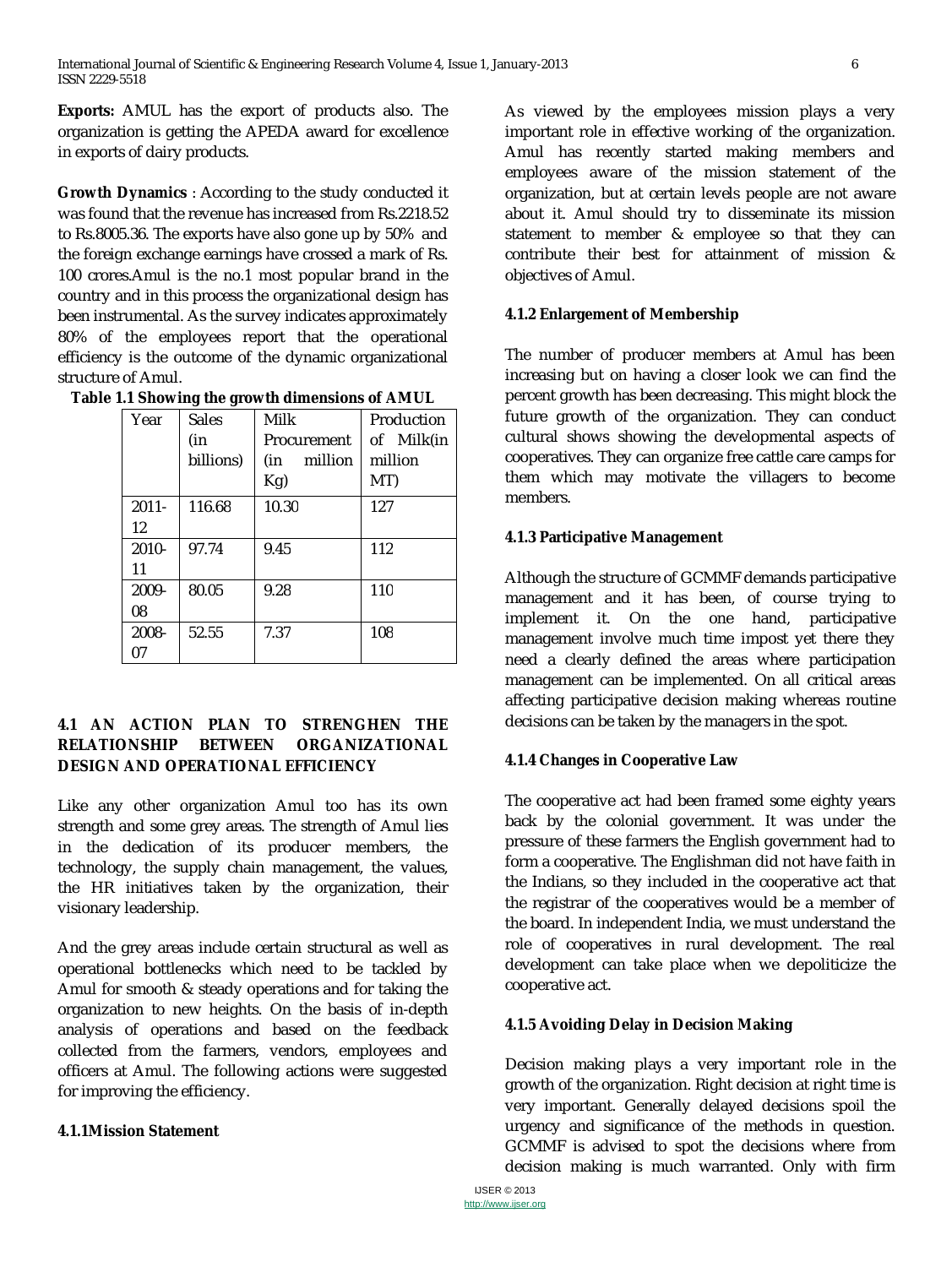decision making Amul can stay much ahead of its competitors.

## **4.1.6 Availability of the Products**

Amul has been trying to make the products available to its customers easily. In this context they have opened Amul Parlours so that its products are available to its customers under one roof. From the survey it has been deducted that although Amul is doing all such efforts but still the availability has increased in western parts of India and in Metros but still rest of India these parlours have a problem of Non-availability due to which they are not able to meet the consumers demand. Amul must increase its milk production base and processing capacity so that they are able to meet the growing needs.

#### **4.1.7 Awareness in Unexplored Areas**

Although Amul has been doing lot of projects for the awareness of the people in regards to cattle care and better breeding facilities. But unfortunately these programs have been concentrated in those areas which have higher literacy rate. The remote areas which are the potential zone for milk production must be taken up by Amul. Extensive programs should be done to attract the farmers to become members of the society. Some demonstrations or some experience of the producers like them should be taken there to share their experience. This way they can be convinced easily

## **1.4.8 Coping with the Competition**

The largest share of Amul's turnover comes from Fresh Milk and then from butter, one of the earliest product. If Amul has to increase its turnover, it has to concentrate on increasing its fresh milk sale which will be done only if the procurement of the milk increases.

## **1.4.9 Product Development**

Although Amul believes in innovation, but still in many segments requires upgradation in some of the aspects. Amul chocolates and Nutramul hardly has 10% market share which is far behind their competitors. Moreover this 10% market share of Nutramul comes from the army supply. The malted drink is mainly dominated by Bournvita. Most of the people they are not aware of their Nutramul brand. They should have advertisement campaign in this segment first to make the consumers aware of the product. They can also have a feedback from the consumers what they want from the product. In this way they can capture the market and will be able to compete with the other companies.

#### **1.4.10 Availability of Power**

Although Amul has developed itself a lot in the field of Information Technology, still it has been realized that the acceptance of the technology is difficult in the villages which are slightly backward. There are problems of electricity also. For this they can have proper power backups and they can even use generators. They can also request the electricity department for the supply of electricity for running the BMC unit and the chilling plants during the peak times of collection.

## **1.4.11Attrition Rate**

Manpower is the force of the organization. In case of Amul producer members are the most important factor. The organization works upon the principle of giving maximum benefits to its members, but professionals play an equally important role in the success of the organization. They also have to be satisfied in order to realize the dreams of the producer members. The rate of attrition at Amul is high. The salary and perks are not at par with that of the multinationals. Amul has started with taking a bond for three years with the employees who are inducted. The promotions must be on the appraisal basis and with every promotion; the increment amount should be good enough to retain back the employees.

## **1.4.12 Supply Chain Management**

Although Amul has a very good supply chain with a good number of Retailers and wholesalers, but the number of depot which they have in each state is low as compared to the demand of their product. In bigger states also they have only one depot which is not sufficient to cater to the requirements of the retailers. In order to meet the demands of the customers Amul must increase the number of depots which they have.

## **The Superior End of Value Chain of GCMMF**

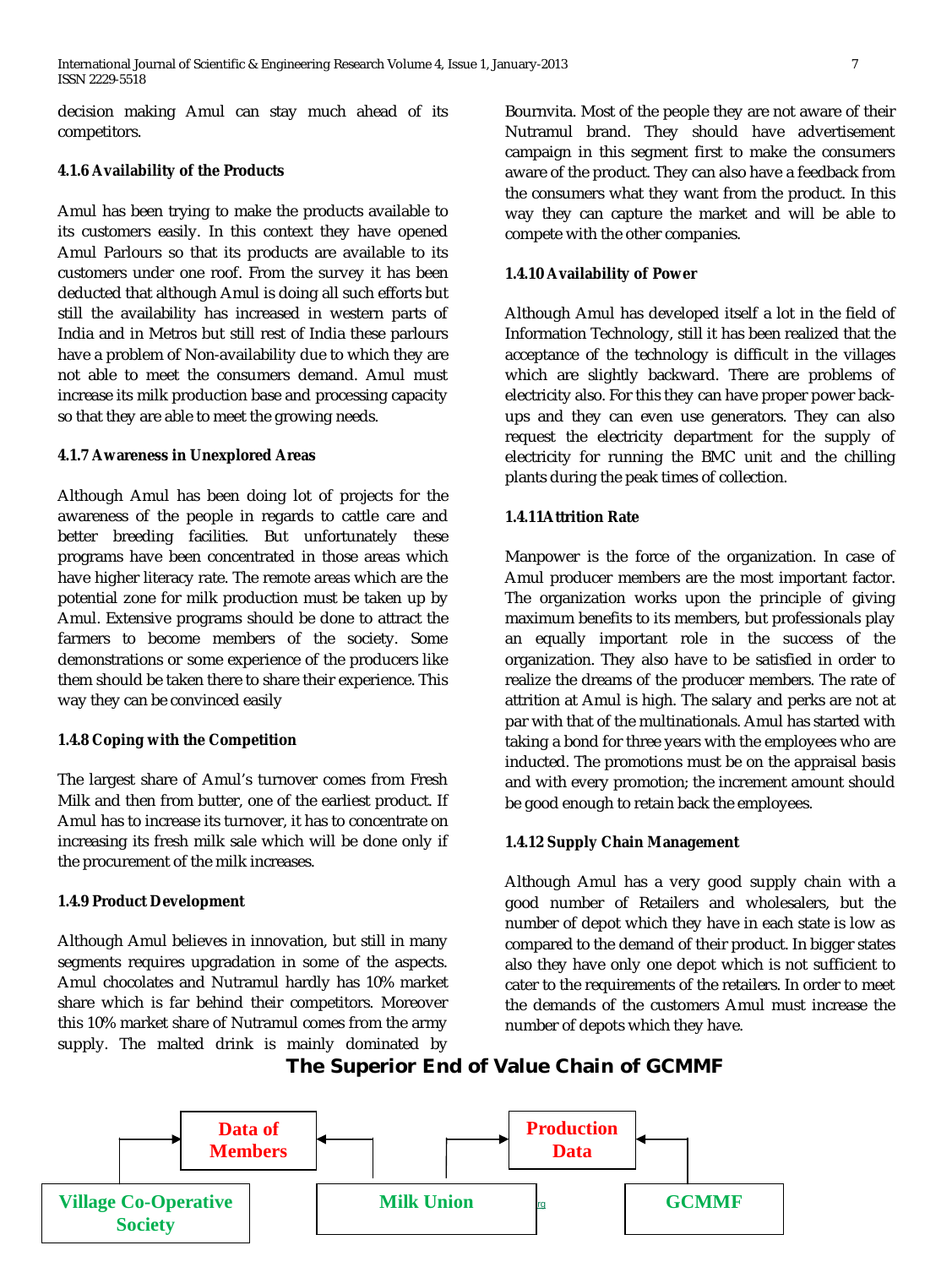International Journal of Scientific & Engineering Research Volume 4, Issue 1, January-2013 8 ISSN 2229-5518



**UNINTERRUPTED INFORMATION FLOW**  *(Adapted from the paper ICT application in a dairy industry: The e-experience of Amul)*

#### **1.4.12 Application of Six Sigma**

Amul has implemented TQM very successfully, but this concept has grown old. In order to succeed in this competitive environment Amul must use the concept of Six Sigma, which means putting the customer first and using facts and data to drive better solutions. Six Sigma generally focuses on three key areas: Improving customer satisfaction, reducing cycle time, reducing defects. Improvements in these areas usually represent dramatic cost savings to businesses, as well as opportunities to retain customers capture new markets, and build a reputation for top performing products and services. *This is a system that combines both strong leadership and grassroots energy involvement.* This system is not owned by the senior leaders or middle level management; it takes place at the front lines of the organization. This will help the organization tom put more responsibility into the hands of the people who work directly with customers.

#### **1.4.13 Improving Human Resource**

In a cooperative organization the farmers are more important than the professionals, as the latter are the employees of the former. It is the prime duty of every employer to see that their employees are satisfied. Although Amul has a good system of induction and training of the employees as well as the wholesalers, but they do not have a continuous development program for the executives like any other organization. To develop the people and to increase the effectiveness of the working, Amul should have a training centre where they can have a regular training programs for the employees as well as for the wholesalers and retailers. This will enhance the productivity level.

In the end the researcher recommends that organization should have a centralized training centre for the training of the farmers as well as the employees. This will enable them to organize continuous workshops for them. This will also enable the farmers and the members to be well aware of the latest technological development in the field of dairying.

#### **5.1 CONCLUSIONS**

Looking back at the path traversed by AMUL, the following features make it a pattern and model for emulation elsewhere. Producing an appropriate blend of the policy makers, farmers board of management and the professionals, bringing the best of the technology to rural producers, providing a support system to the milk producers without their agro-economic system and plugging back the profits, by prudent use of men, material and machines. Even though growing with time and on scale, it has remained with the smallest producer members. AMUL is an example par excellence, of an intervention for rural change.

## **REFERENCES**

## **BOOKS**

- 1. Folke , Dubell,(2001) "Organizational Development in Co-operative",CDD Publication,India.
- 2. Khandwalla.Pradip(2005),"Organizational Design for Excellence", Tata McGraw Hill Publishing Company Limited, New Delhi.
- 3. Kurien.V(1998),"Co-operative Leadership and Cooperative Values", The Co-operative Perspective (special commemorative issue-9*,* published by VAMNICOM.
- 4. Patel, Dr., S.M., Thakur, Dr. D.S. & Pandey, M.K.,(1977), "Impact of the milk Co-operatives in Gujarat",United Publisher,India.
- 5. Ram Kishen,Y (2003), "Management of Cooperatives",Jaico Publishing House,Delhi,India.
- 6. Ruth. Heredia (2002), "Amul India Story"*,* Tata McGraw Hill Publishing House, New Delhi.